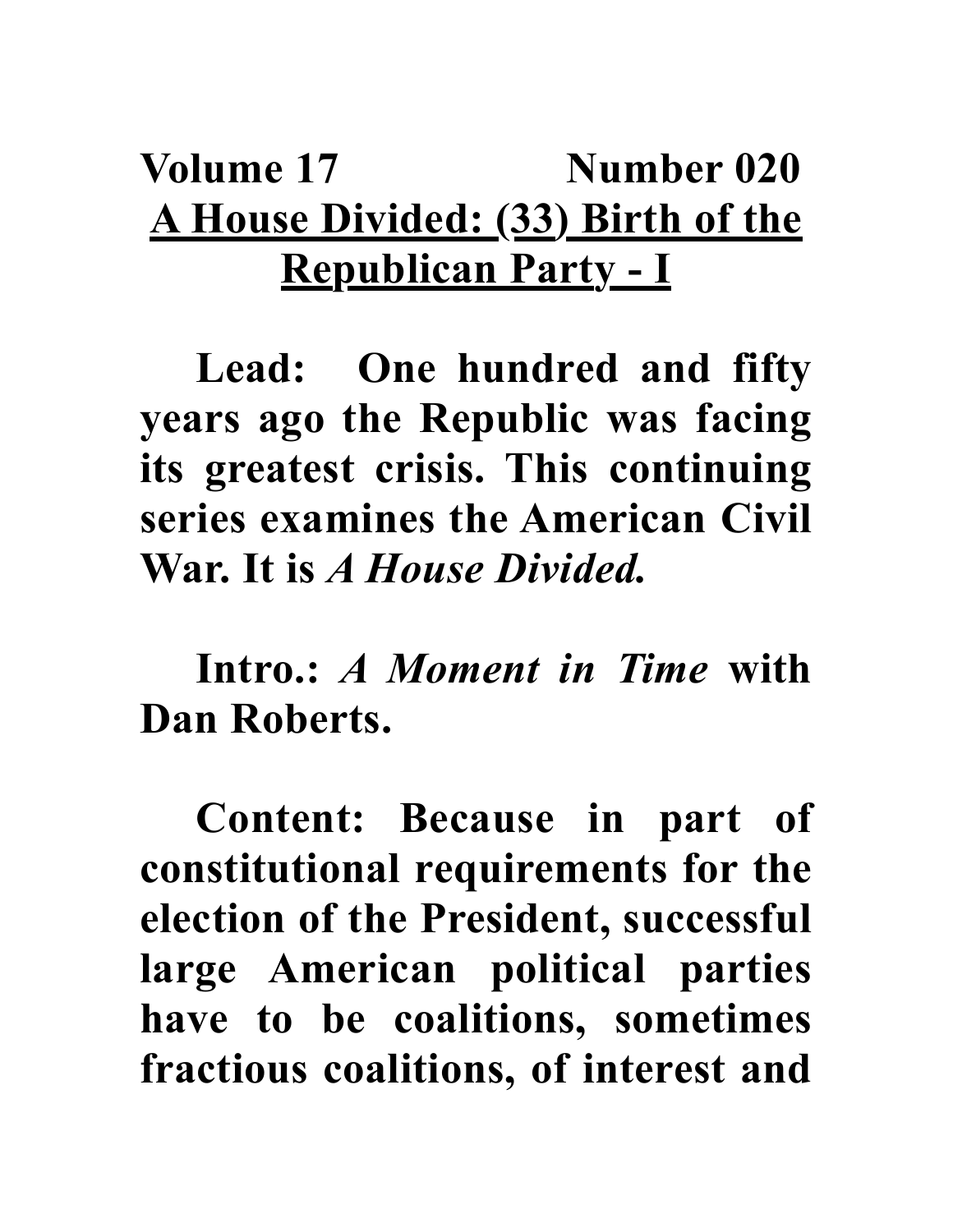**ideology (for fuller discussion, see 17-016). Take, for instance, the R e p u b l i c a n s . T h e m o d e r n Republican Party is a coalition of among other groups: southern whites (many formerly Democrats) skeptical of the progress of African American civil rights, older conservative evangelical Christians and Catholics disturbed by social and moral changes in modern American life, small government tax-averse libertarians, national defense hawks, and small and large business owners, financiers and managers. That is pretty complex, but no less complex than the original Republican coalition.** 

**The Republicans swept up a**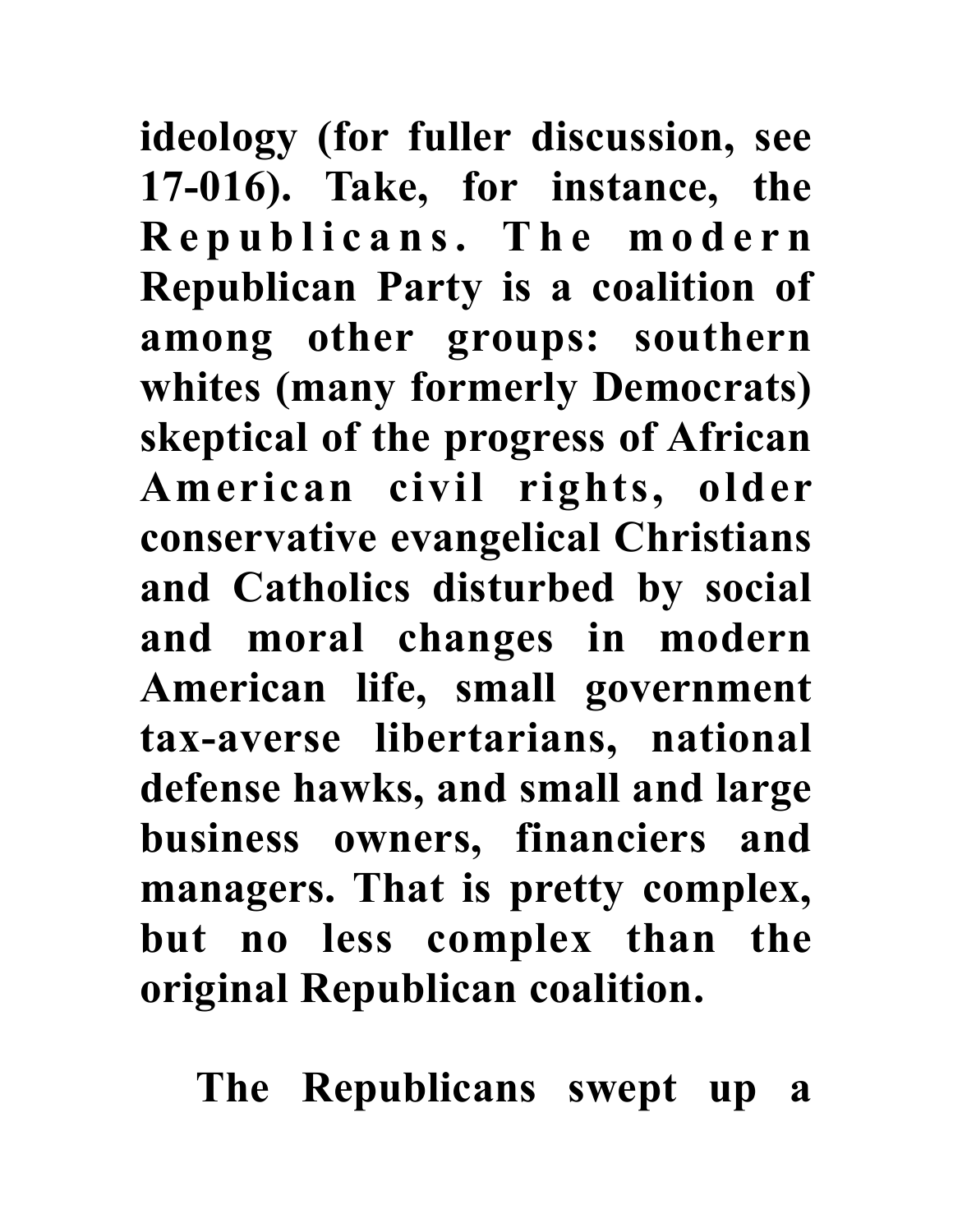**whole group of disaffected voters in the 1850s. While its main focus was opposition to the spread of slavery, there were other elements to this powerful coalition, almost exclusively found in the American north. It emerged in the wake of the 1854 Kansas-Nebraska Act authored by Illinois Democratic Senator Stephen Douglas. This Act repealed the Compromise of 1820 which prohibited slavery's spread north of a geographical line running along the southern border of Missouri extended out to the Pacific. It enshrined the doctrine of "squatter sovereignty," which basically said if a majority of voters who "squatted" or lived in a particular state wanted slavery, it**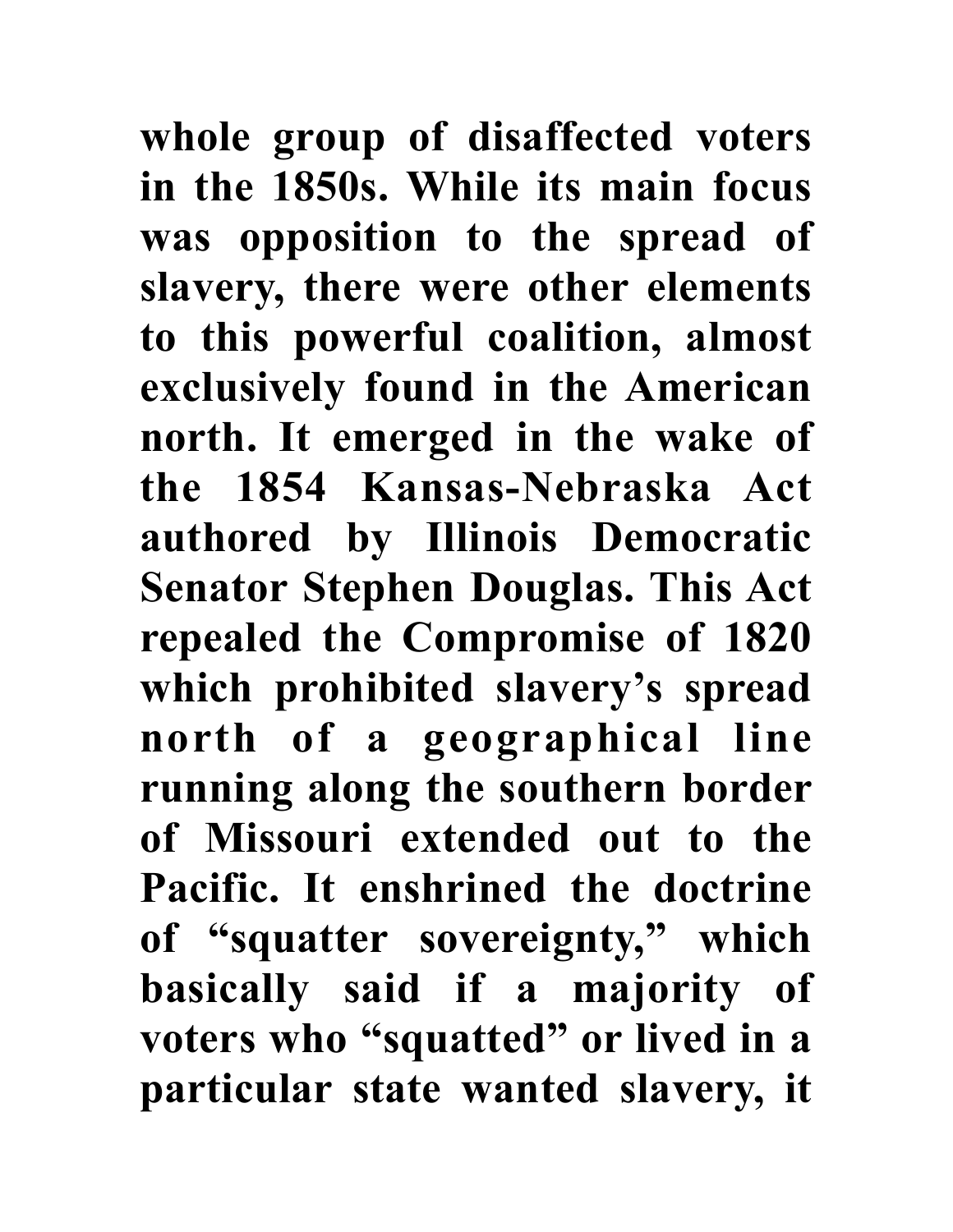**could exist there. The Whig Party promptly dissolved. Northern antislavery Whigs and Free Soil Democrats and others such members of the defunct antiimmigrant Know-Nothing Party began to look for a new political home. Slavery, however, was not the only issue for the Republicans. Next time: The Heart of a Republican.**

## **In Richmond, Virginia, this is Dan Roberts.**

## **Resources**

**Bennett, David Harry.** *The Party of Fear: From Nativist Movements to the New Right in American History.*  **Chapel Hill: University of North Carolina Press, 1988.**

**Catton, Bruce.** *The American Heritage Picture History of the Civil War***. New York: American Heritage**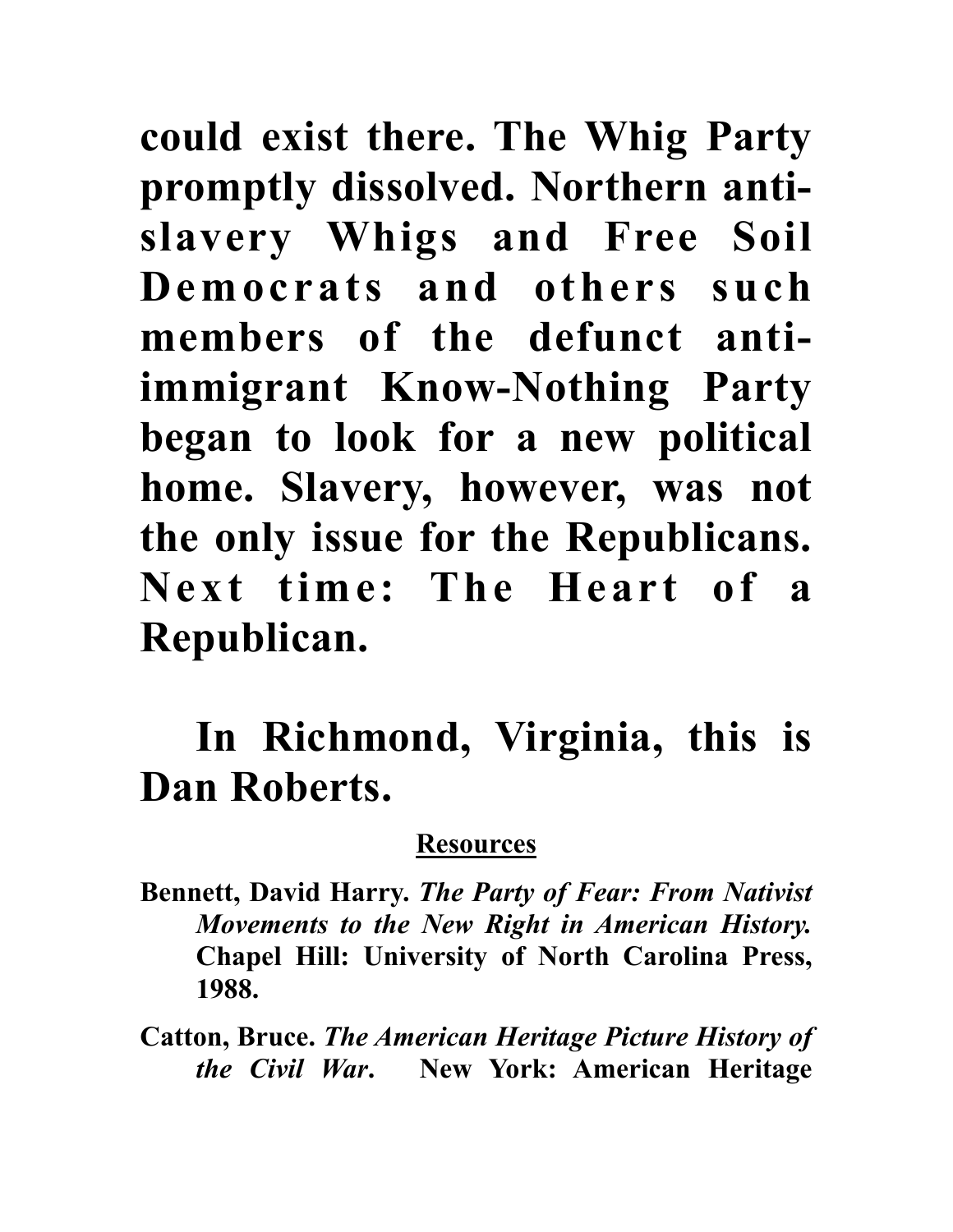**Publishing Company, 1960, 1988.**

- **Hesseltine, William Best.** *Third-Party Movements in the United States.* **(1962).**
- **Gienapp, William E. "Nativism and the Creation of a Republican Majority in the North before the Civil War,"** *Journal of American History,* **72(3, Dec., 1985:529–559.**
- **Goodwin, Doris Goodwin.** *Team of Rivals: The Political Genius of Abraham Lincoln***. New York: Simon and Schuster, 2005.**
- **Gould, Lewis.** *Grand Old Party: A History of the Republicans***. New York: Random House, 2003.**
- **Hofstadter, Richard.** *The Idea of a Party System: The Rise of Legitimate Opposition in the United States, 1780-1840.* **(1970).**
- **Holt, Michael F.** *The Rise and Fall of the American Whig Party: Jacksonian Politics and the Onset of the Civil War.* **New York: Oxford University Press, 1999.**
- **Kleppner, Paul,** *et.al. The Evolution of American Electoral Systems.*
- **McClelland, Peter D. and Richard J. Zeckhauser,**  *Demographic Dimensions of the New Republic.*  **Cambridge, Massachusetts: Harvard University Press, 1982.**
- **Mayer, George H.** *The Republican Party, 1854-1966, 2nd ed.* **New York: Oxford University Press, 1966.**